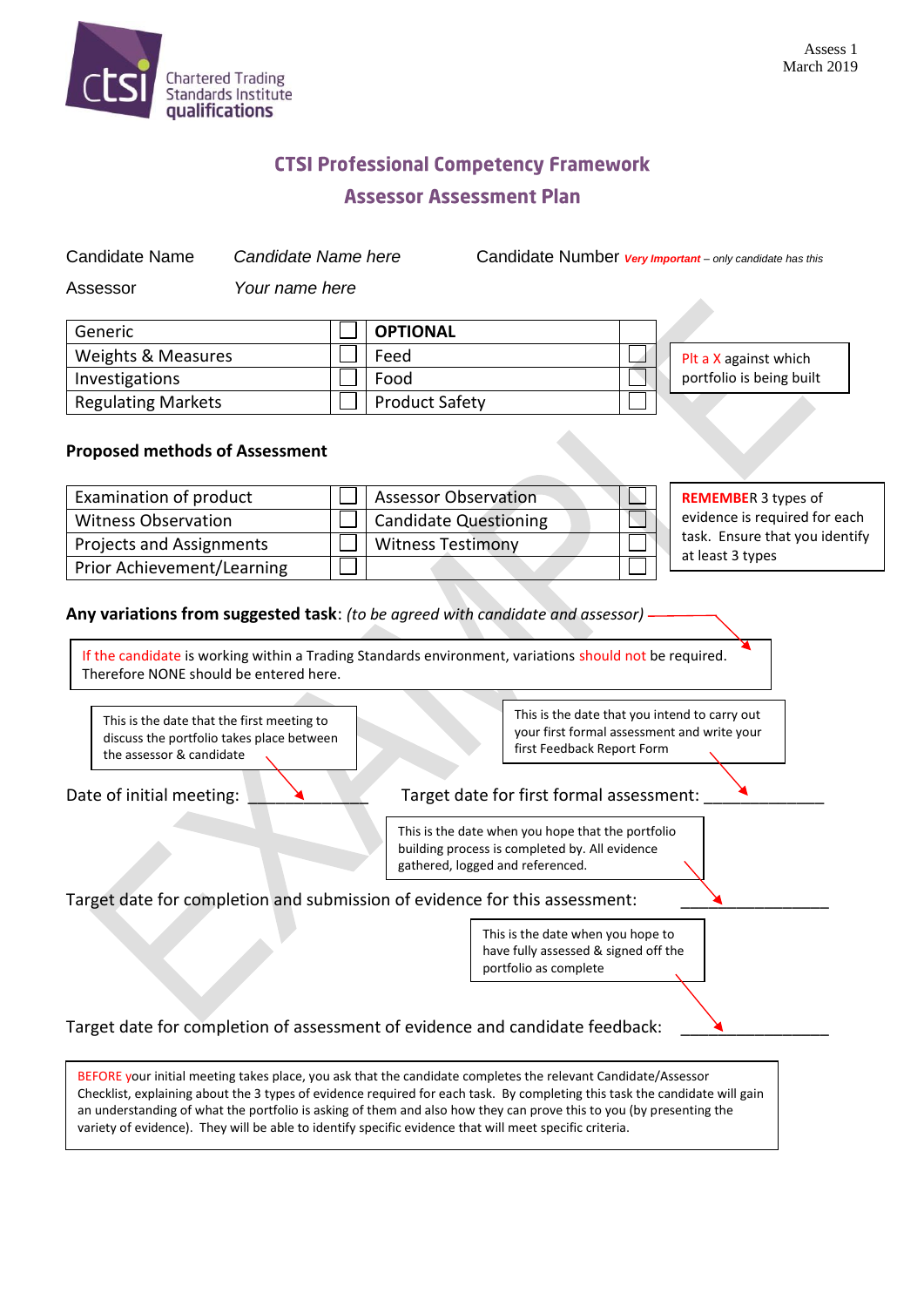

**Assessment Plan:** *including dates, locations and personnel required to perform specific tasks:*

This is where you document what was discussed at your initial meeting using the Candidate Assessor Checklist It has already been decided at the Initial Meeting what evidence is to be collected first, how much and by When See example below

Candidate (Name) has already identified a variety of evidence including work-based, witness testimonies and they have identified where observations can take place both assessor and witness along with Assessor questioning. During out meeting it was agreed that they would collect 3 pieces of evidence for Assessment and this is to be done within 4 weeks of this plan being signed. Depending upon the Outcome of this assessment further dates will be set.

You could also include any areas that the candidates needs additional training or upskilling and this can Be recorded here, along with who will be responsible to ensuring this takes place.

| Candidate needs to sign the plan within 7 days of<br>the initial meeting taking place |
|---------------------------------------------------------------------------------------|
|                                                                                       |
|                                                                                       |
| Date that plan was signed by the candidate                                            |
|                                                                                       |
|                                                                                       |
|                                                                                       |
|                                                                                       |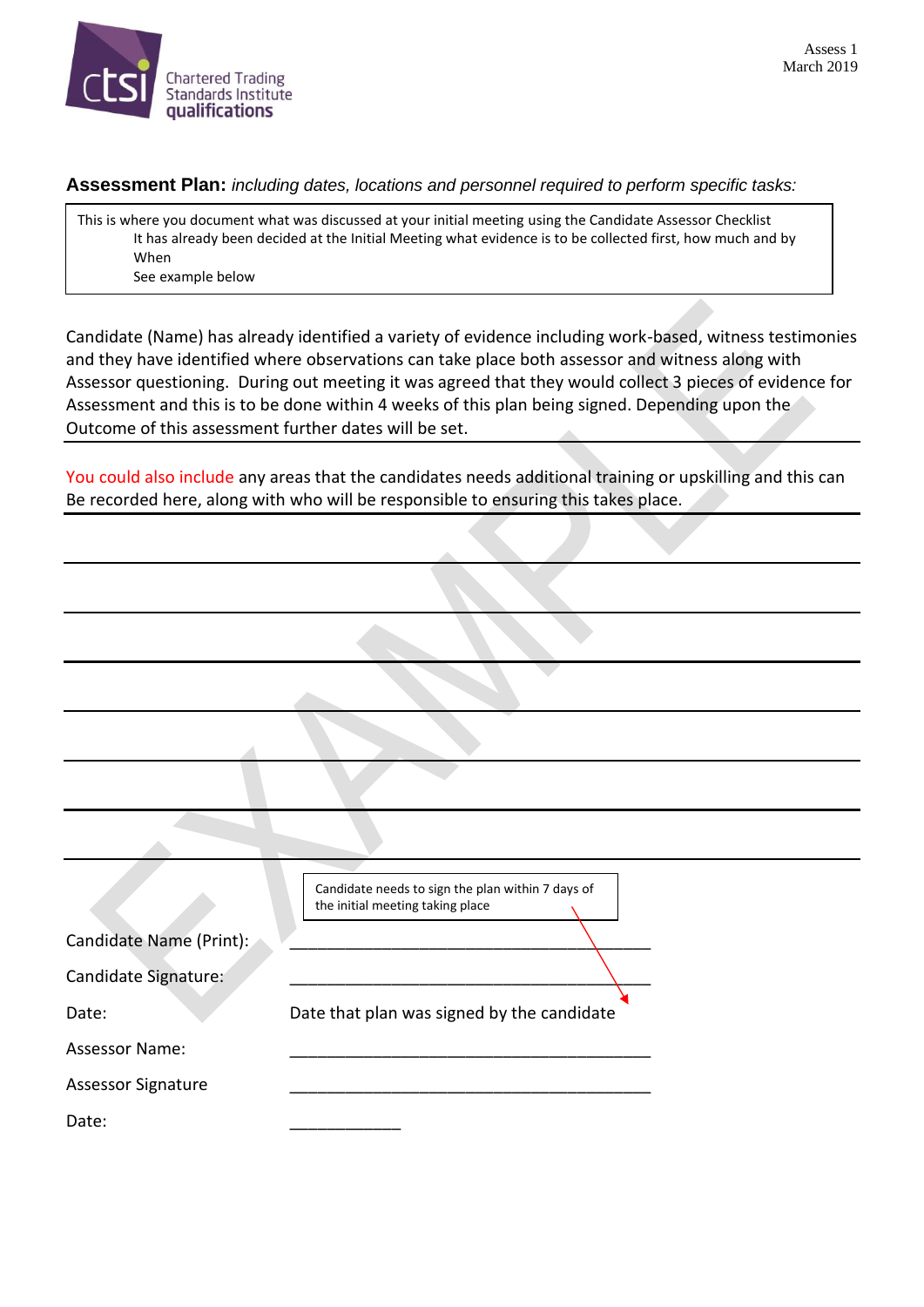

This is where you would log any further assessment dates, and changes to assessment dates, any changes to expected completion date (either bringing the date forward as more evidence is collected, or pushing the date back)

|     | Amendment Sheet                                                                                                                                                                                                                                                                                                                                                                                                                                                                |  |
|-----|--------------------------------------------------------------------------------------------------------------------------------------------------------------------------------------------------------------------------------------------------------------------------------------------------------------------------------------------------------------------------------------------------------------------------------------------------------------------------------|--|
| 1.  |                                                                                                                                                                                                                                                                                                                                                                                                                                                                                |  |
| 2.  |                                                                                                                                                                                                                                                                                                                                                                                                                                                                                |  |
| 3.  |                                                                                                                                                                                                                                                                                                                                                                                                                                                                                |  |
| 4.  | <u> 2000 - 2000 - 2000 - 2000 - 2000 - 2000 - 2000 - 2000 - 2000 - 2000 - 2000 - 2000 - 2000 - 2000 - 2000 - 200</u>                                                                                                                                                                                                                                                                                                                                                           |  |
| 5.  |                                                                                                                                                                                                                                                                                                                                                                                                                                                                                |  |
| 6.  |                                                                                                                                                                                                                                                                                                                                                                                                                                                                                |  |
| 7.  |                                                                                                                                                                                                                                                                                                                                                                                                                                                                                |  |
| 8.  |                                                                                                                                                                                                                                                                                                                                                                                                                                                                                |  |
| 9.  |                                                                                                                                                                                                                                                                                                                                                                                                                                                                                |  |
| 10. |                                                                                                                                                                                                                                                                                                                                                                                                                                                                                |  |
|     | 11.                                                                                                                                                                                                                                                                                                                                                                                                                                                                            |  |
|     |                                                                                                                                                                                                                                                                                                                                                                                                                                                                                |  |
|     | $\begin{array}{c c c c c} \hline \textbf{13.} & \textbf{---} & \textbf{---} & \textbf{---} & \textbf{---} & \textbf{---} & \textbf{---} & \textbf{---} & \textbf{---} & \textbf{---} & \textbf{---} & \textbf{---} & \textbf{---} & \textbf{---} & \textbf{---} & \textbf{---} & \textbf{---} & \textbf{---} & \textbf{---} & \textbf{---} & \textbf{---} & \textbf{---} & \textbf{---} & \textbf{---} & \textbf{---} & \textbf{---} & \textbf{---} & \textbf{---} & \textbf{$ |  |
|     | 14.                                                                                                                                                                                                                                                                                                                                                                                                                                                                            |  |